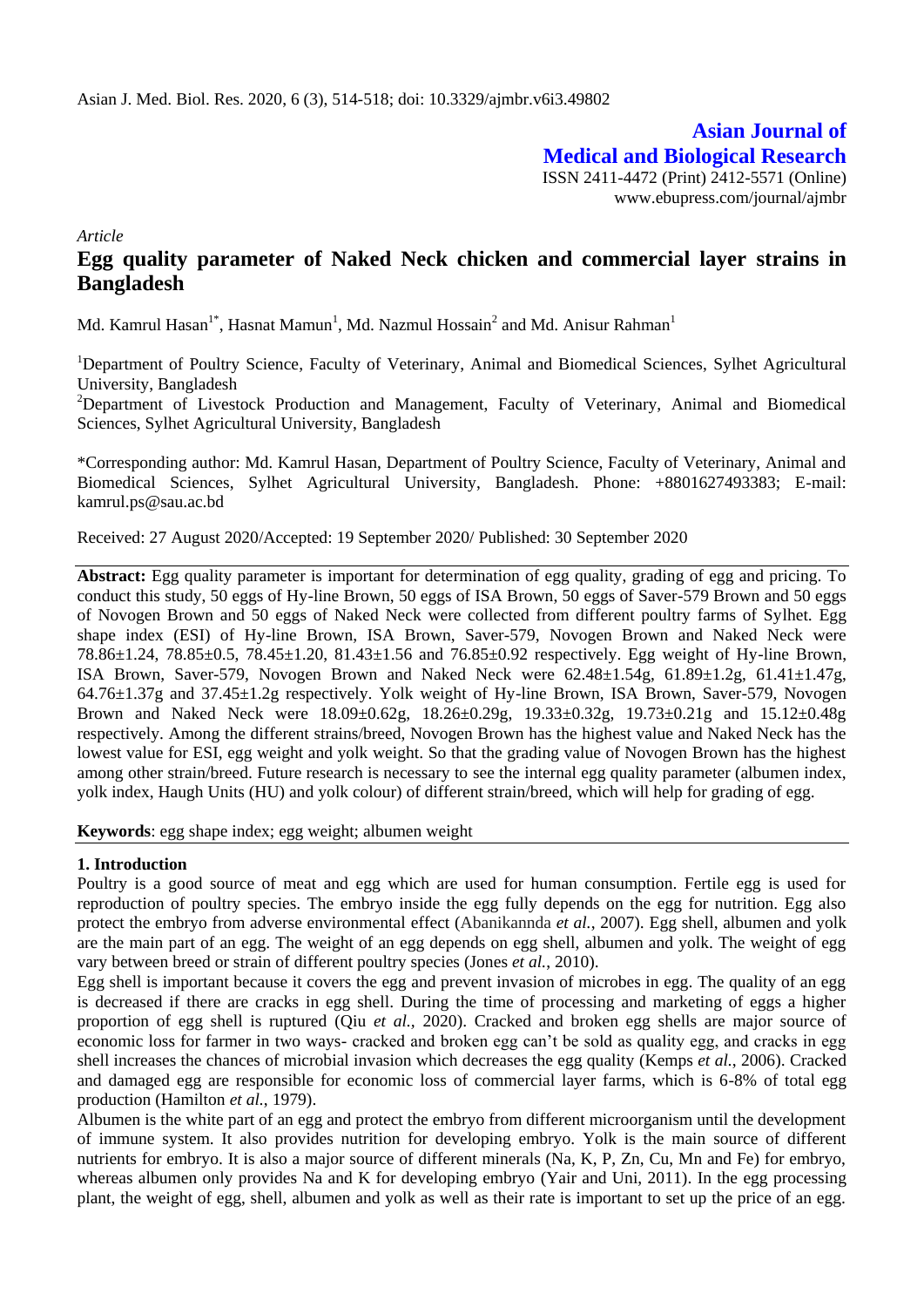The egg production, size of the egg, internal and external quality of egg has significant effect in breeder farm for breeding policy of commercial layers.

Egg weight is an important egg quality parameter to determine some quality traits- albumen, yolk and shell weight. Weight of albumen, yolk and shell depends on egg weight. In case of Brown egg producing commercial strain, if the egg weight is 63.4 g, then the albumen, yolk and shell will be 64.3%, 26.1% and 9.6% respectively of egg weight (Grashorn, 2018). Egg shape index is also important egg quality parameter which ranges from 0 to 100 (Duman *et al.*, 2016). Egg quality parameter consists of some characteristics (external and internal characteristics) of an egg which have a great impact on consumers. Nowadays consumers are very concern about what they buy and what they eat. So, we need to give more attention about different egg quality parameter. It is also important to reduce the problem related to production, processing, preservation and marketing of eggs (Kejela *et al.*, 2019).

Thick albumen and less air cell area (broader end of an egg) are two important characteristics for freshness of an egg. Consumers prefer clean, fresh and large egg and for this reason we need to give more attention on different external egg quality parameter- cleanliness, freshness and egg weight (Toussant and Latshaw, 1999). Egg is accepted as a staple food, which contains all important ingredients for balanced human diet. Biological value of chicken egg is 94 (scale: 0 to 100), which indicates that the different amino acids of egg are stay in proper proportion which is good for human body. To maintain superiority in overall egg quality, continuous genetic evaluations of egg quality traits in different breed and strains are essential. Therefore, this study was carried out to estimate different egg quality parameters- egg weight, shell weight, albumen weight, yolk weight and egg shape index of Naked Neck chicken and different commercial layer strains.

# **2. Materials and Methods**

## **2.1. Study area, duration and collection of eggs**

This study was conducted in Sylhet, Bangladesh from July to December, 2019**.** A total of 250 eggs of different strain/breed were collected from different poultry farms of Sylhet. In our study we used eggs of four different commercial layer strains- 50 eggs of Hy-line Brown, 50 eggs of ISA Brown, 50 eggs of Saver-579 Brown and 50 eggs of Novogen Brown. We also collected 50 eggs of Naked Neck from the indigenous chicken project of Sylhet Agricultural University, Sylhet, Bangladesh.

# **2.2. Egg shape index (ESI)**

The egg shape index (ESI) was determined by using the following formula (Duman *et al.*, 2016; Anderson *et al.*, 2004)

#### $\text{ESI} = \frac{W}{I}$  $\frac{r}{L}$   $\times$

Here, L means length of egg and W means width of egg. We used digital slide calipers for measurement of egg length (L) and width (W) in millimeter (mm). Eggs were classified on the basis of shape index (SI) (Altuntaş and Şekeroğlu, 2008)- sharp egg (SI < 72), normal (standard) egg (SI = 72–76) and round egg (SI > 76).

### **2.3. Measurement procedure of egg weight, shell weight, albumen weight and yolk weight**

Electronic balance was used for weighing of egg, albumen, yolk and shell in gram (g). After taking all egg weight, eggs were broken and shell, yolk, and albumen were immediately separated and weighed. Albumen and yolk were separated by using funnel. We cracked the egg and put albumen and yolk together on a funnel, then the funnel separated the albumen from yolk.

# **2.4. Statistical procedure**

Different egg quality parameter (length of egg, width of egg, egg shape index, egg weight, shell weight, albumen weight and yolk weight) were analyzed by ANOVA using the GLM procedure of Minitab statistical software (2019) at 5% level of significance. We did Tukey pairwise comparisons to see the variation among different strain/breed for different egg quality parameter.

### **3. Results and Discussion**

Egg quality parameter (length of egg, width of egg, egg shape index, egg weight, shell weight, albumen weight and yolk weight) of different strain/breed are shown in Table 1. The length and width of egg is highest in Novogen Brown (57.2mm and 46.6mm) and lowest in Naked Neck (51.73mm and 39.73mm). Egg shape index (ESI) is highest for Novogen Brown (81.43) and lowest for Naked Neck (76.85). Shape of the eggs of different strain/breed is round (ESI is more than 76). The values obtained in this study for ESI of ISA Brown and Naked Neck is similar to the findings of Kabir *et al.,* (2012) (9.90 ESI for ISA Brown and 78.10 ESI for Naked Neck).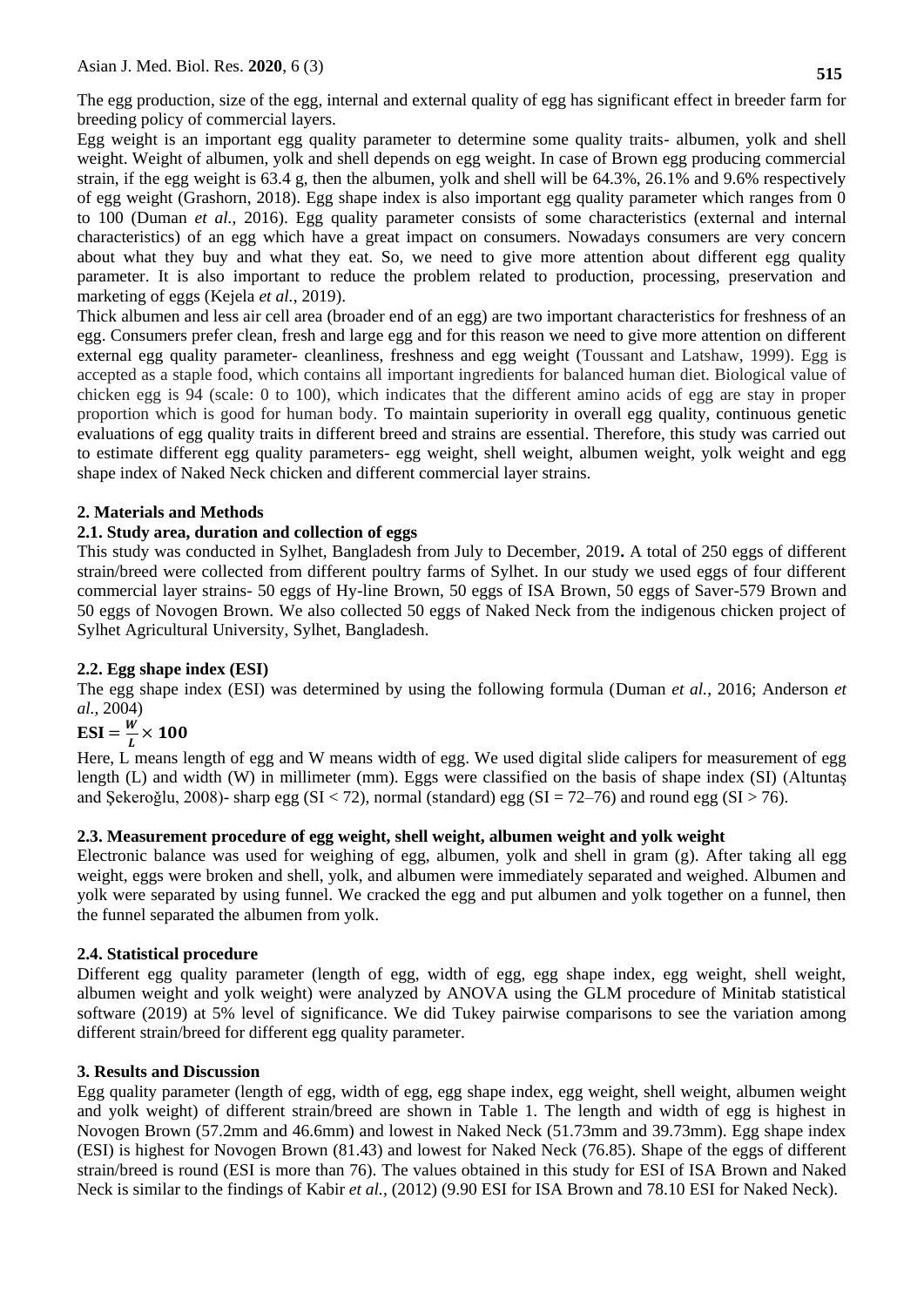Egg weight of different strain/breed was given in Table 1. The weight of an egg is a direct proportion of shell, albumen and yolk that it contains and this varies significantly between breeds or strains of the bird species (Jones *et al.*, 2010). Among the different strain/breed, egg weight is higher in Novogen Brown (64.76g) and lower in Naked Neck (37.45g).

According to our observation the egg weight of Hy-line Brown, ISA Brown, Saver 579 Brown and Novogen Brown are similar with the standard egg weight Hy-line Brown, ISA Brown, Saver 579 Brown and Novogen Brown. Standard egg weight of Hy-line Brown, ISA Brown, Saver 579 Brown and Novogen Brown is 62.1g, 62.9g, 62g and 64g respectively (Table 2). Egg weight of Novogen Brown is higher than the findings of Cornwall–Thomas (2019) (60.3g for Novogen Brown) and Dawud Ibrahim Yimer (2019) (57.7g for Novogen Brown). Egg weight of Naked Necked and ISA Brown is higher from the findings of Kabir *et al.*, (2012) (57.50g for ISA Brown and 20.20g for Naked Neck). Our findings for egg weight of ISA Brown is similar with the findings of Islam *et al.,*(2013) (egg weight of ISA Brown is 61.656g). However, egg weight of Naked Necked (37.45g) is lower than the findings of Islam and Dutta (2010) (egg weight of indigenous chicken is 40.04g) and Yakubu *et al.*, (2008) (egg weight of Naked Neck is 43.04g).

Egg shell weight of different strain/breed was given in Table 1. Among the different strain/breed, Hy-line Brown and ISA Brown strain has the highest egg shell weight (8.83g) and lowest for Naked Necked breed (4.42).

Shell weight of different strain/breed is higher than the standard value except Naked Neck (Table 3). Standard egg weight of Hy-line Brown, ISA Brown, Saver 579 Brown, Novogen Brown and Naked Neck is 6.83g, 6.9g, 6.82g, 7.04g and 4.62g respectively (Table 3). Egg shell was weighted immediate after the breaking of the fresh eggs that's why some parts of albumen may attach with egg shell which was responsible for the higher egg shell weight than the standard egg shell weight.

Albumen weight of different strain/breed was given in Table 1. Internal egg parameters such as albumen weight and yolk weight are very important from nutritional and health viewpoints (Sparks, 2006). Among the different strain/breed, albumen weight is higher in Novogen Brown (36.23g), however, it is slightly lower than the standard albumen weight for Novogen Brown (37.76g) (Table 4). The lowest value of albumen weight is for Naked Neck (17.71g) which is also lower than the standard value of albumen weight for Naked Neck (20.53g). Albumen weight of different strain/breed is lower than the standard value because of albumen might be attached with the egg shell during separation procedure of egg shell and albumen. Albumen weight of Naked Neck is lower than the findings of Islam and Dutta (2010) (albumen weight of Naked Neck is 18.92g), but about two times higher than the findings of Kabir *et al.*, (2012) (albumen weight of Naked Neck is 8.10g).

Yolk weight of different strain/breed is given in Table 1. The higher yolk weight for Novogen Brown (19.73g) which is similar with the standard yolk weight of Novogen Brown (19.8g) (Table 5). Among the different strain/breed, the lower yolk weight for Naked Neck (15.12g) which is also lower than the standard yolk weight of Naked Neck (16.95g) (Table 5).

Yolk weight of ISA Brown and Naked Neck both are relatively higher than the findings of Kabir *et al.*, (2012) (yolk weight for ISA Brown and Naked Neck is 11.9g and 7.9g respectively). Moreover, yolk weight of Naked Neck is higher than the findings of Islam and Dutta (2010) (yolk weight of Naked Neck is 14.65g). This occurs for variation in egg weight and shell weight of different strain/breed.

**Table 1. Egg quality parameter (length of egg, width of egg, egg shape index, egg weight, shell weight, albumen weight and yolk weight) of different strain/breed.** 

| Parameter (gm/mm) | <b>Hy-line Brown</b>          | <b>ISA Brown</b>               | Saver 579 Brown                | Novogen Brown                 | <b>Naked Neck</b>             |
|-------------------|-------------------------------|--------------------------------|--------------------------------|-------------------------------|-------------------------------|
| Length $(mm)$     | $56.47 \pm 0.99^{\mathrm{a}}$ | $55.13 \pm 0.51$ <sup>a</sup>  | $55.73 \pm 0.54$ <sup>a</sup>  | $57.2 \pm 0.47$ <sup>a</sup>  | $51.73 \pm 0.67^b$            |
| Width (mm)        | $44.4 \pm 0.53$ <sup>ab</sup> | $43.47 \pm 0.46^b$             | $43.73 \pm 0.85$ <sup>ab</sup> | $46.6 \pm 1.05^{\text{a}}$    | $39.73 \pm 0.58$ <sup>c</sup> |
| Egg Shape Index   | $78.86 \pm 1.24^{ab}$         | $78.85 \pm 0.5^{ab}$           | $78.45 \pm 1.20^{ab}$          | $81.43 \pm 1.56^a$            | $76.85 \pm 0.92^b$            |
| Egg weight        | $62.48 \pm 1.54$ <sup>a</sup> | $61.89 \pm 1.20$ <sup>a</sup>  | $61.41 \pm 1.47$ <sup>a</sup>  | $64.76 \pm 1.37$ <sup>a</sup> | $37.45 \pm 1.20^b$            |
| Shell weight      | $8.83 \pm 0.18^a$             | $8.83 \pm 0.15^{\text{a}}$     | $8.07 \pm 0.19^b$              | $8.79 \pm 0.11^{\text{a}}$    | $4.42 \pm 0.09$ <sup>c</sup>  |
| Albumen weight    | $35.19 \pm 1.22^{\text{a}}$   | $34.87 \pm 0.86^a$             | $33.78 \pm 1.09^a$             | $36.23 \pm 1.30^a$            | $17.71 \pm 0.87^b$            |
| Yolk weight       | $18.09 \pm 0.62^b$            | $18.26 \pm 0.29$ <sup>ab</sup> | $19.33 \pm 0.323^{ab}$         | $19.73 \pm 0.21$ <sup>a</sup> | $15.12 \pm 0.48$ <sup>c</sup> |

Numbers with a different superscript differ between strains/breed for specific parameter  $p \le 0.05$ , results are shown as means ± SEM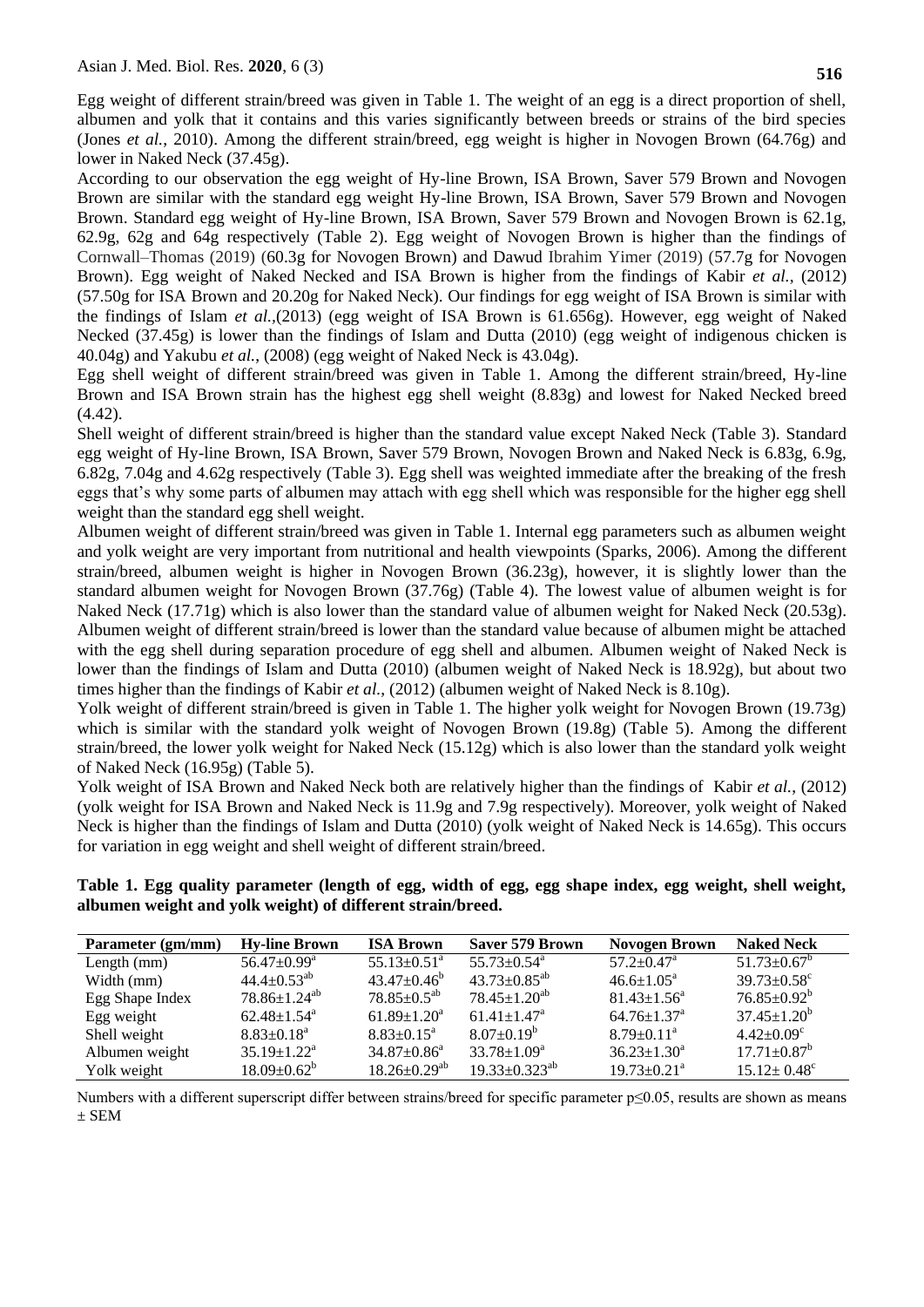| Sl. No.  | <b>Strain/Breed</b> | Egg weight $(g)$ | *Standard egg weight (g) |
|----------|---------------------|------------------|--------------------------|
|          | Hy-line Brown       | 62.48            | 62.1                     |
| <u>.</u> | <b>ISA Brown</b>    | 61.89            | 62.9                     |
| J.       | Saver 579 Brown     | 61.41            | 62                       |
| 4.       | Novogen Brown       | 64.76            | 64                       |
| J.       | Naked Neck          | 37.45            | 43.04                    |

#### **Table 2. Average and standard egg weight of different strain/breed.**

\*Source: Management guide of commercial layer strains and Yakubu *et al.* (2008) for Naked Neck

**Table 3. Average and standard shell weight of different strain/breed.**

| Sl. No. | <b>Strain/Breed</b> | Shell weight $(g)$ | *Standard shell weight (g) |
|---------|---------------------|--------------------|----------------------------|
| . .     | Hy-line Brown       | 8.83               | 6.83                       |
| ٠.      | <b>ISA Brown</b>    | 8.83               | 6.9                        |
|         | Saver 579 Brown     | 8.07               | 6.82                       |
|         | Novogen Brown       | 8.79               | 7.04                       |
| J.      | <b>Naked Neck</b>   | 4.42               | 4.48                       |

\*Source: Management guide of commercial layer strains and Yakubu *et al.* (2008) for Naked Neck

**Table 4. Average and standard albumen weight of different strain/breed.**

| Sl. No. | <b>Strain/Breed</b> | Albumen weight $(g)$ | *Standard albumen weight (g) |
|---------|---------------------|----------------------|------------------------------|
| . .     | Hy-line Brown       | 35.19                | 36.6                         |
| ٠.      | <b>ISA Brown</b>    | 34.87                | 37.9                         |
|         | Saver 579 Brown     | 33.78                | 36.5                         |
| 4.      | Novogen Brown       | 36.23                | 37.76                        |
|         | <b>Naked Neck</b>   | 17.71                | 20.53                        |

\*Source: Management guide of commercial layer strains and Yakubu *et al.* (2008) for Naked Neck

**Table 5. Average and standard yolk weight of different strain/breed.**

| <b>Sl. No.</b> | <b>Strain/Breed</b> | Yolk weight $(g)$ | *Standard yolk weight (g) |
|----------------|---------------------|-------------------|---------------------------|
| . .            | Hy-line Brown       | 18.09             | 19.3                      |
| <u>.</u>       | <b>ISA Brown</b>    | 18.26             | 19.5                      |
| ິ.             | Saver 579 Brown     | 19.33             | 19.2                      |
|                | Novogen Brown       | 19.73             | 19.8                      |
|                | Naked Neck          | 15.12             | 16.95                     |

\*Source: Management guide of commercial layer strains and Yakubu *et al.* (2008) for Naked Neck

#### **4. Conclusions**

Novogen Brown has the highest value in different egg quality parameter like egg weight, shell weight, albumen weight and yolk weight. So that the grading value of Novogen Brown has the highest among other strain/breed. In Bangladesh till now chicken eggs are selling according to number. In future, if the chicken eggs will sell according to the grading, eggs of Novogen Brown strain will hold the first position among different strains. The size of Naked Neck chicken egg is small, so that the egg quality parameter like egg weight, shell weight, albumen weight and yolk weight is lower than other strain. Moreover, Naked Neck chicken is an indigenous chicken breed of Bangladesh and it is well adapted in the climatic condition of Bangladesh and need less management to rear it. Future research is necessary to see the internal egg quality parameters (albumen index, yolk index, Haugh Units (HU), yolk colour, albumen  $p<sup>H</sup>$ , albumen blood spot % and yolk blood spot %) of different strain/breed, and then it will help for grading of eggs of different strain/breed.

#### **Conflict of interest**

None to declare.

#### **References**

Abanikannda OTF, O Olutogun, AO Leigh and LA Ajayi, 2007. Statistical modeling of egg weight and egg dimensions in commercial layers. Int. J. Poult. Sci., 6: 59-63.